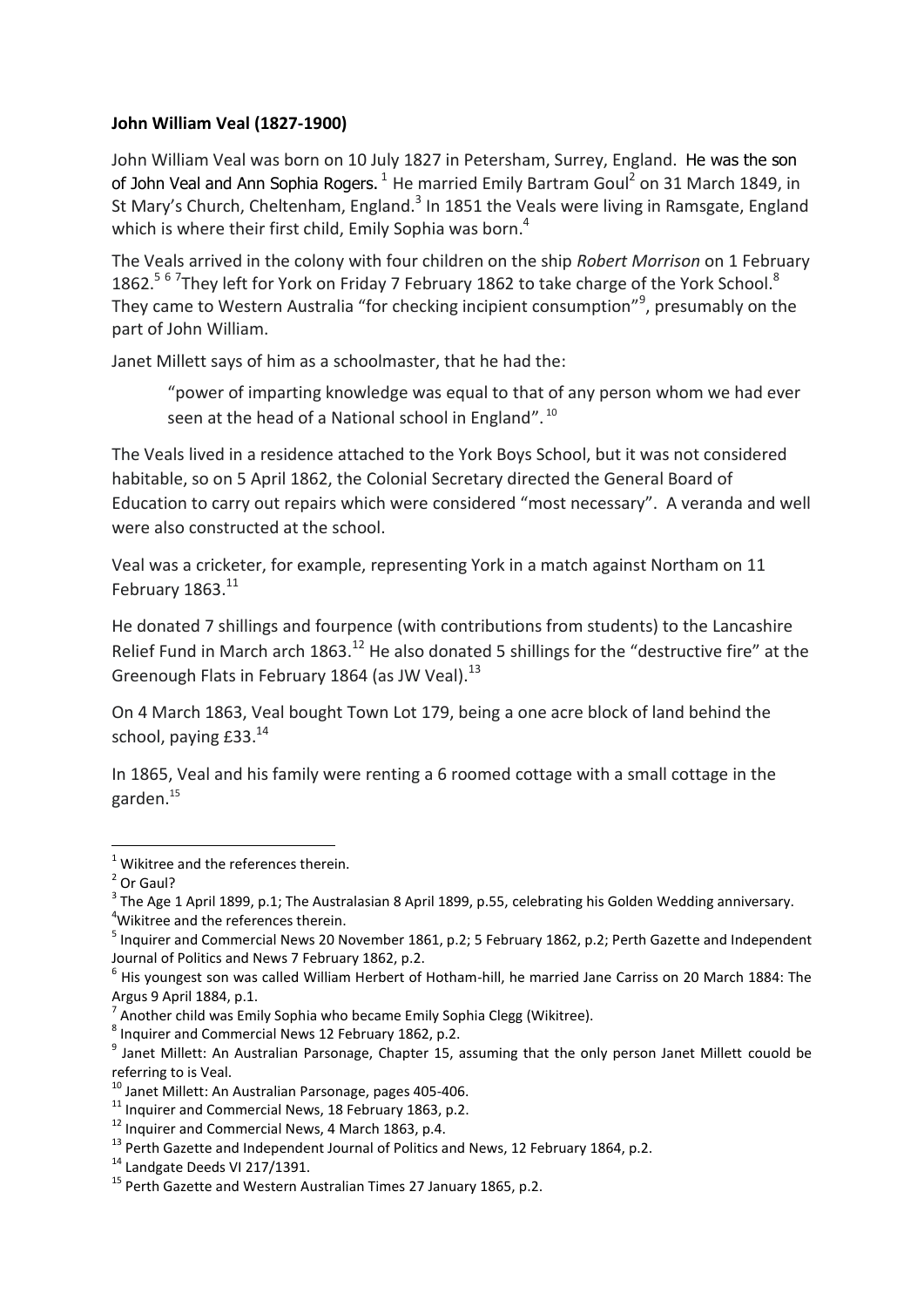Mr Veal, whose first names are not known was a proponent of the "object lesson" method of teaching:

This painstaking gentleman, being under the impression that the faculties of colonial children could be drawn out by the same means as had proved successful with their English contemporaries, commenced a course of "object" lessons; and in order to make them more interesting procured from home, at his own expense, little specimens of coke, "Wall's End," Kentish filberts, and many other productions of the land of their forefathers of which his Australian pupils were necessarily ignorant. It unfortunately happened, however, that any method of instruction which appealed directly to the intelligence of the scholar was as great a novelty in [York] as it would have been in some parts of England fifty years ago, and the local Conservatives, who had never before heard of such roads to learning as lessons on objects, denounced them as sheer waste of time, devices of the master's own invention to save himself the trouble of teaching.

These objections had but little weight with candid parents, who noticed the improvement of their children in spite of such unusual means of promoting it; but in the small society of Barladong<sup>16</sup> there were some to whom a schoolmaster of the only type that they had as yet seen brought profit of another kind, and who little relished the appearance amongst them of one whose education and refined manner seemed to challenge a respect which had not hitherto been accorded, in that place, to a member of his profession. The publicans gained nothing by him, for he spent no money in drinking, and his thrift made him independent of the storekeepers, both of which classes had been used to consider that a schoolmaster was a creature habitually "out-at-elbows," who would thankfully receive payment in kind for posting up their books.

A clamour, in which the self-interests of different parties dovetailed, and in which each made a tool of the other, was accordingly raised against the schoolmaster, accusing him of indolence and inefficiency, and the Colonial Board of Education took advantage of the outcry to practise a little economy in issuing a completely new reading of the terms of the schoolmaster's appointment. He had been appointed in England to his post during the colonial secretaryship of the Duke of Newcastle, at a salary of one hundred and fifty pounds a year, with a free passage to Australia on the same conditions as those on which the Government chaplains receive their passage-money, namely, that half the sum shall be refunded to Government if they return to England before the expiration of three years. Ordinary minds had hitherto supposed that this stipulation was framed to prevent imposition upon the Government, but the new interpretation which was given to it by official intellect made it as clear as daylight that the appointment itself was good for three years only. It was therefore notified to the schoolmaster that, if he thought fit to retain his post beyond that period, he must content himself with receiving a payment of one hundred pounds a year only, instead of one hundred and fifty.

**.** 

<sup>&</sup>lt;sup>16</sup> Meaning York.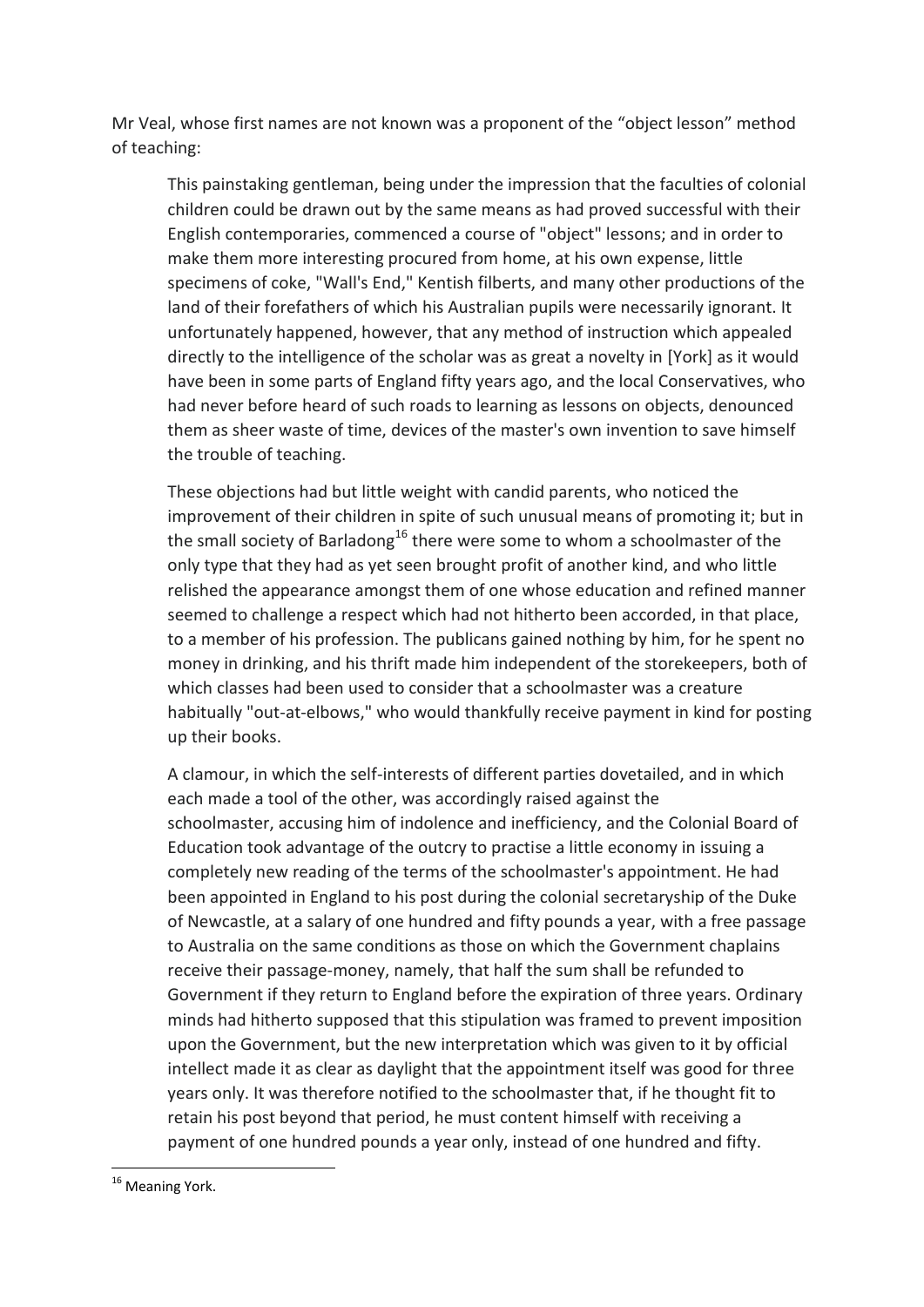In this case the schoolmaster's course clearly was to commence an action at law against the Colonial Board; but to do so would have required a far greater sum than that which he sacrificed in resigning his situation. He shook off the dust of [York] from his feet, and with his wife and family left the colony for Melbourne, proceeding thither by the advice of my husband, who felt sure that such real abilities as a teacher, although low-rated in Western Australia, would be certain of appreciation in Australia Felix. It was hard to be driven away, at the cost of all his little savings, from an appointment which he had received as permanent, and it was also hard that those who had learned to discern the merits of the master should be deprived of the benefit of them for their children, but in a few weeks after reaching Melbourne he obtained the charge of a school so far superior both in importance and in remuneration to the one which he had left, that his enemies, in causing him to quit Western Australia, eventually proved his best friends.<sup>17</sup>

Veal's salary reduction would have caused the Veal family great difficulty as Janet Millett explained:

The class to whom the colony is least of all suited would seem to be those who are dependent solely upon a small fixed income, such as the chaplains of the Church of England, the ministers of the various non-conforming denominations, the lower grades of the Government officials, and the country schoolmasters and mistresses in Government employ. Their incomes are very small compared with the expenditure absolutely necessary for the maintenance of themselves and their families in a position of respectability, while, unlike the settlers in general, they are unable to pay for any of the goods supplied to them by the barter or exchange of their own produce, (since they do not possess any land or stock,) but are obliged to settle all their bills by cheques upon their banker. No one who has not had personal experience of this state of things can form any right judgment of the whole system. In Perth or Fremantle so many of the residents are in Government employ that payments in money are far more frequent than in the country districts, and prices are, in consequence, far lower than in the little inland towns. Moreover even in the inland districts competition has arisen during the last few years, and new stores have been established wherever there appeared to be a good opening, so that prices have been considerably lowered in comparison to what they were ten or twelve years ago. At that date the storekeeper in each country district enjoyed a virtual monopoly. His prices were fixed, not so much by any consideration of the actual cost of his goods to himself, as by the distance of his nearest competitor and the amount of profit which that competitor was charging.<sup>18</sup>

The Veal family left the colony on a ship bound for Adelaide on 2 March 1865.<sup>19</sup> He sold his block, Town Lot 179 to William Edwards for £20 on 20 October 1866. $^{20}$ 

**.** 

 $^{17}$  Janet Millett: An Australian Parsonage, pages 405-406.

<sup>18</sup> Janet Millett: An Australian Parsonage, pages 405-406.

<sup>&</sup>lt;sup>19</sup> Perth Gazette and Western Australian Times, 3 March 1865, p.2; Inquirer and Commercial News, 8 March 1865, p.2.